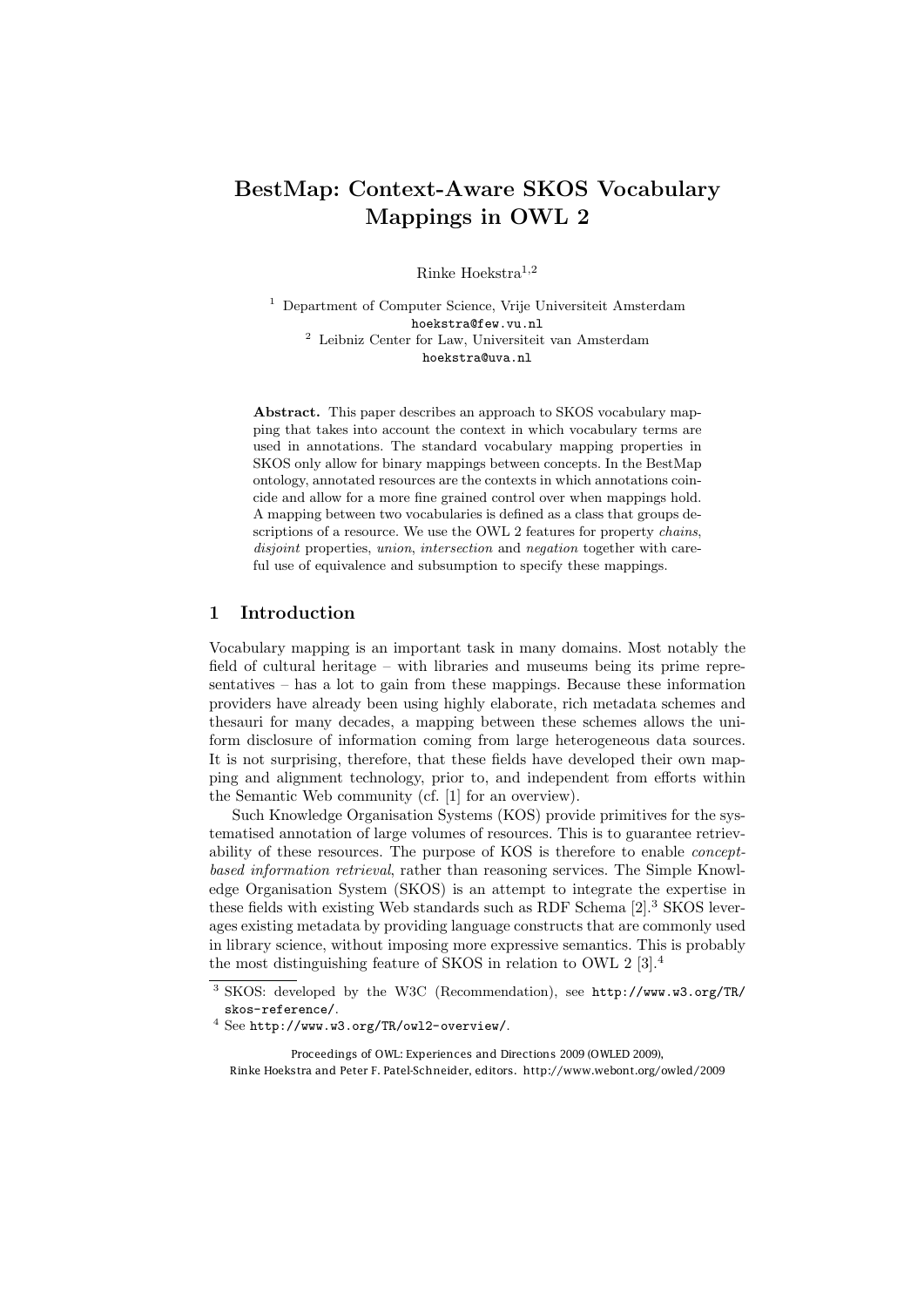A consequence of the design of SKOS is that vocabulary terms – 'concepts' – in SKOS are *instances* of the skos: Concept class.<sup>[5](#page-1-0)</sup> Relationships between concepts are captured using e.g. skos:narrower, skos:broader and skos:related, rather than rdfs:subClassOf. This allows the representation of both 'isa'-like and 'part-of' relations using the same relation, as is common in many thesauri. As any SKOS vocabulary is 'just' RDF, the set of standard relations can be extended using the rdfs:subPropertyOf predicate.

SKOS offers several properties for specifying *mappings* between concepts in different vocabularies – or 'concept schemes'. Mappings allow the traversal of multiple vocabularies for the purposes of information retrieval in heterogeneous information sources (cf. [\[4\]](#page-9-1) and many others). The inventory of [\[1\]](#page-8-0) shows that the types of mapping relations used in practice is rather limited. And again, it is the practice of library science and cultural heritage that formed the use case for vocabulary mapping relations in SKOS.

The following section sketches a use case for contextual many-to-many mappings [\(section 2\)](#page-1-1). Section [3](#page-3-0) gives an overview of the limitations of the vocabulary mappings supported by SKOS. Section [4](#page-4-0) lists the requirements for vocabulary mappings in the BestPortal [\[5\]](#page-9-2). We present the BestMap ontology that implements an approach that does allow for expressive mappings using OWL 2 DL in [section 5.](#page-5-0)

# <span id="page-1-1"></span>2 Use Case: The BEST Project

The BEST project, described in e.g. [\[6\]](#page-9-3), is a research project that aims to improve the accessibility of court proceedings related to tort law, which are collected and published by the Netherlands Council of the Judiciary.[6](#page-1-2) This is done first by developing a portal [\[5\]](#page-9-2) that allows the "Man on the Clapham omnibus" – our typical reasonably educated layman – to find relevant case law, and assess whether his case has any chance in court.<sup>[7](#page-1-3)</sup> In other words, it enables him to become aware of his best alternative to a negotiated agreement, his BATNA. The main reason for going to court is to attain a better situation than that which would otherwise come about. If you are not aware of this 'status quo' situation, you run the risk of either achieving an outcome that you should have avoided, or missing out on an outcome that would have left you better off.

A central issue in legal information systems is the peculiar and precise language used by lawyers. This *legalese* is hard to understand, easy to misinterpret and often plain incomprehensible for laymen. Such a system therefore has to

<span id="page-1-0"></span><sup>&</sup>lt;sup>5</sup> Note to the reader: skos: Concept is an owl: Class but an instance of skos: Concept may also be an instance of owl:ObjectProperty, or of owl:Class itself (both valid in OWL 2 through punning).

<span id="page-1-2"></span><sup>6</sup> BEST: BATNA Establishment using Semantic Web Technology, see [http://www.](http://www.best-project.nl) [best-project.nl](http://www.best-project.nl)

<span id="page-1-3"></span><sup>7</sup> Officially, the Man on the Clapham omnibus is 'the reasonable person', a hypothetical person against whom a defendant's conduct may be judged in an English law civil action for negligence.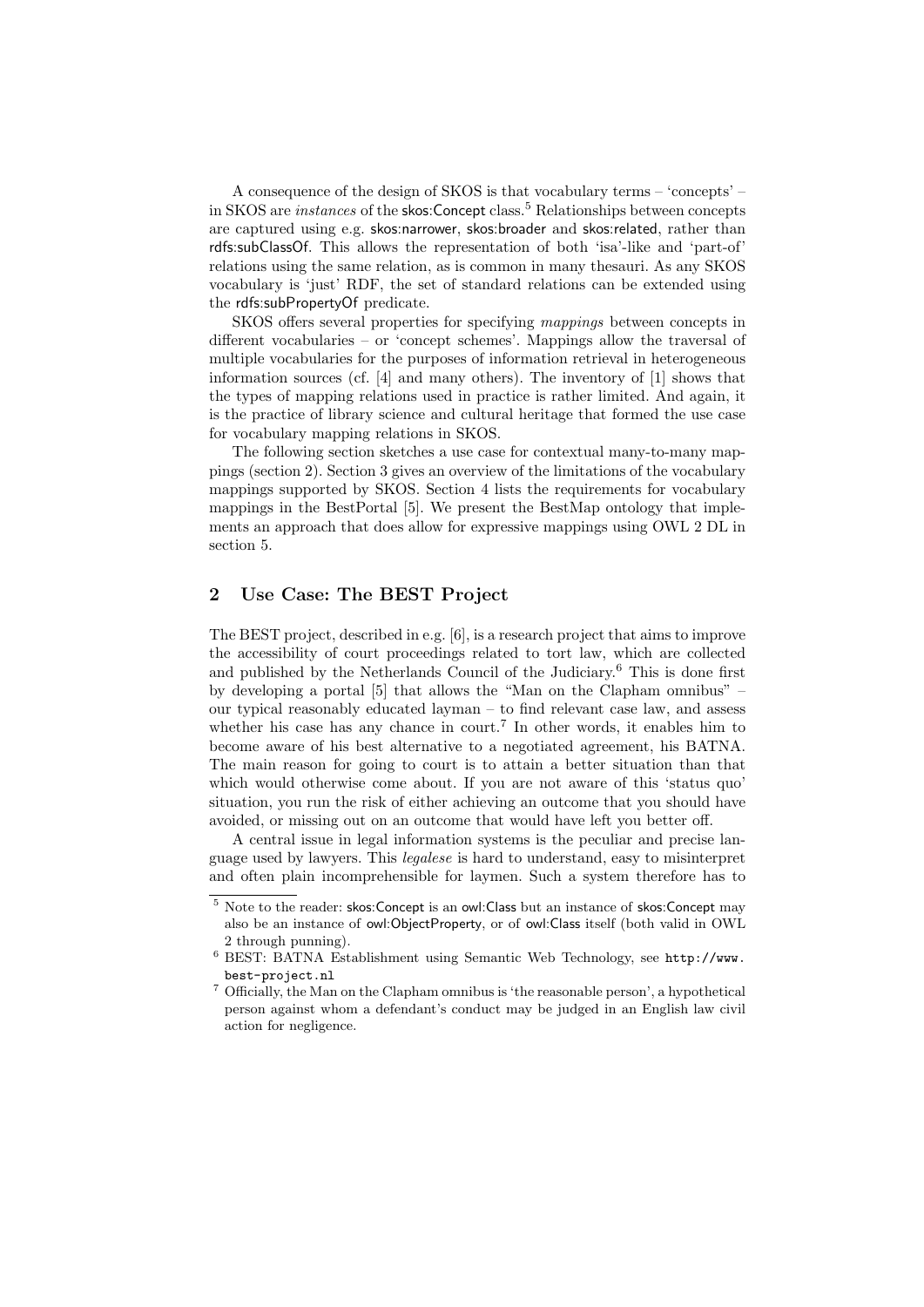

<span id="page-2-1"></span>Fig. 1. Accessing court proceedings in the BEST portal.

somehow 'bridge the gap' between legal knowledge and commonsense knowledge [\[7\]](#page-9-4). However, the possibility of the legal qualification of a case – by legal professionals – is a strong indication that the vocabularies of legal knowledge and common sense are not disjoint. The assumption that abstract legal terminology can be reduced to the actual societal events and states governed by law [\[8\]](#page-9-5), is a key aspect of e.g. the LKIF Core ontology of [\[9](#page-9-6)[,10\]](#page-9-7) and the approach to normative assessment of [\[11\]](#page-9-8).

However, knowledge-based legal information systems rely on a strong, formal connection between the two domains. Rather than a mere mapping between terminologies, this connection requires the *interpretation* of a case in legal terms: the rigorous definition of legal concepts in terms of common sense notions. Such a scenario is not realistic for a system that is intended to give users a 'feel' rather than a verdict over their situation. Furthermore, the current database of the Council of the Judiciary serves some 50 thousand preselected court proceedings.<sup>[8](#page-2-0)</sup> Taking a knowledge-based approach would either require the representation of every single one of them, or a much smaller selection of court proceedings – inevitably leaving out some of the more interesting, 'special' cases.

The approach we take in BEST is that of concept-based search: users can specify their case using the commonsense concepts of their choosing. The system maps these to corresponding legal concepts, i.e. it rephrases the search concepts using legal concepts, after which these concepts are expanded to a weighted list of literal terms – the fingerprint – used to search in the case database (see [Figure 1\)](#page-2-1).

A good question to ask, at this point, is: why go through all this trouble? The approach described here requires the construction of a layman vocabulary, a tort vocabulary and a mapping between the two. How is this different from a more rigorous knowledge based approach? Wouldn't a simple full text search as is already offered by the Council be more effective?

Usefulness of full text search is held back by the way in which court proceedings are written down. This holds both for laymen and for lawyers. The layman will simply be unable to phrase his query in such a way that relevant documents are retrieved. For instance, a search on *horse*, *riding school* and *kick* may retrieve the one case in which a horse kicked someone at a riding school, but not the plethora of other cases in which the owner of an animal can be held

<span id="page-2-0"></span><sup>8</sup> The database is disclosed to the general public via <http://www.rechtspraak.nl>. This website currently offers search on several fields, including full text search on the text of court proceedings.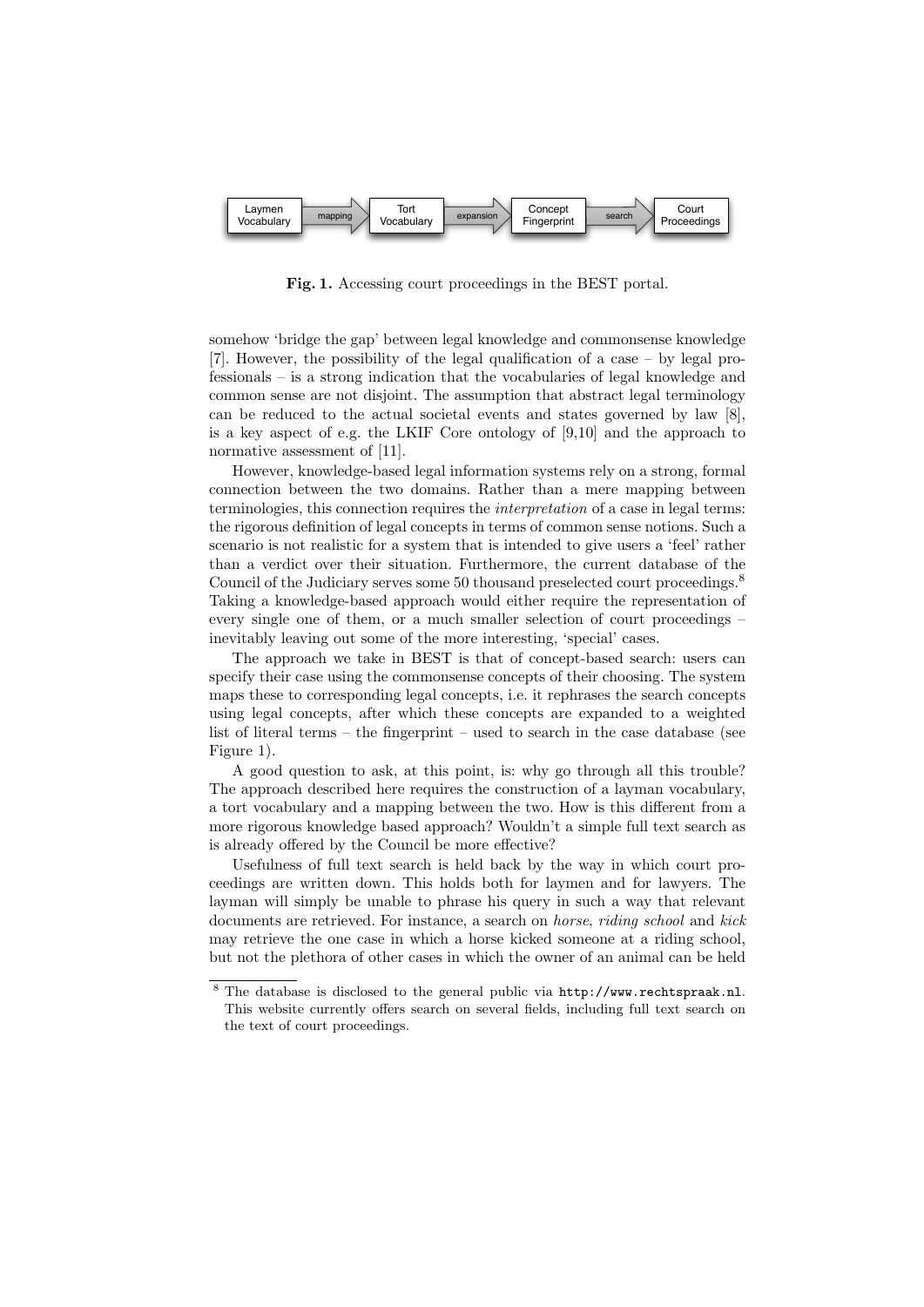liable for any damages caused to a third party. The lawyer, on the other hand, will not only be subject to the general limitation of full text search – a concept may manifest itself as many literal strings – but will also have to deal with the disparateness of terminology between the written law – legislation – that defines a legal concept and the case law that applies it [\[6\]](#page-9-3). If he is lucky, the court proceeding will make reference to the applicable articles.

# <span id="page-3-0"></span>3 Limitations of Standard Mappings

The SKOS reference defines six mapping relations: *mappingRelation*. *narrow-Match*, *broadMatch*, *relatedMatch*, *closeMatch*, *exactMatch*. [9](#page-3-1) These relations are used to define mappings between pairs of skos:Concept individuals that (usually) reside in two different skos:ConceptSchemes. In this section we briefly explore the limitations of SKOS mapping relations in a broader context.

Recent vocabulary mapping efforts are directed at resolving two issues, *representational* and *conceptual* heterogeneity [\[4\]](#page-9-1), respectively: the construction of a SKOS-compatible vocabulary, given a terminology in some legacy format [\[12\]](#page-9-9), and the discovery of vocabulary mapping relations, given two vocabularies (lexical or structure based), or two vocabularies and a set of annotated resources (instance-based, cf. [\[13\]](#page-9-10)). To confuse matters, both approaches define a *mapping* of some sort. In the first approach, the mapping is between the legacy terminology and a SKOS vocabulary. Here, mapping is the construction of a set of *rewriting* rules, that perform operations such as string concatenation etc. [\[12\]](#page-9-9). These rules are usually expressed as XSLT transformations, or code in e.g. Java. For the second case the mappings are much more straightforward, as the vocabularies involved are already expressed in RDF. Mappings are commonly stated using the standard set of relations defined in SKOS.

The SPARQL++ extension [\[14\]](#page-9-11) to the SPARQL language [\[15\]](#page-9-12), is meant to accomodate several common syntactic incompatibilities between RDF vocabularies that require non-trivial mappings. This solution is suitable only in cases involving the *transformation* of information stated using one vocabulary to that of another, and not for simultaneous disclosure of heterogeneous information via multiple vocabularies. Other surveys indicate that also at the *conceptual* level, the field may well benefit from more expressive mapping rules. Isaac et al. [\[16\]](#page-9-13) show that existing tools do not produce hierarchic nor many to many mappings, which – in their view – is due to limited "knowledge of realistic application domains" [\[16,](#page-9-13) p.2]. Many-to-many mappings are a requirement for multi-vocabulary *search* across collections, and the *reindexing* of a collection with a new vocabulary.

SKOS meets the requirement of hierarchic relations using the skos:broadMatch and skos:narrowMatch mapping relations, though cardinality is only minimally supported. Multiple skos:broadMatch assertions can express multiple one to many mappings for a single concept. Many to many mappings can only be simulated using multiple one to one mappings.

<span id="page-3-1"></span><sup>9</sup> See <http://www.w3.org/TR/skos-reference/>.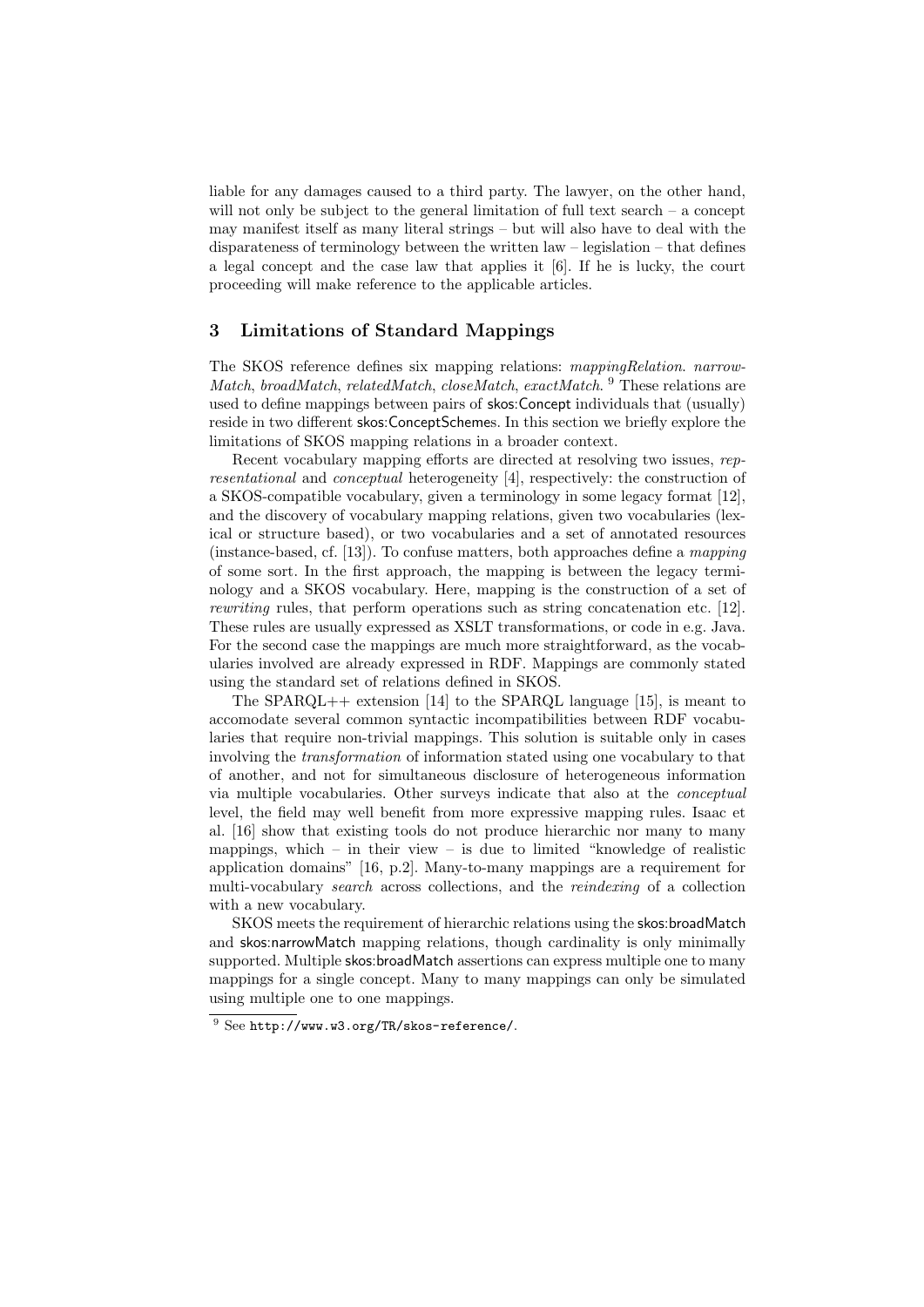#### 3.1 Intensionality vs. Extensionality

The problems described above are mainly due to the fact that the semantics of SKOS concepts is intensional. That is, the standard interpretation of a concept is the concept itself, not its instances. Relations, therefore, are intensional as well, and do not necessarily impose restrictions on the use of concepts involved. This perspective is also present in the mapping properties of SKOS.

The information retrieval perspective that is the driving force behind knowledge organisation systems and the intensional relations of SKOS seem to be at odds. Lightweight semantics are closely tied to the information retrieval perspective, but this is not the case for the intensionality of SKOS relations. This may not be a problem where it concerns direct relations between SKOS concepts within a single concept scheme: relations are either straightforward (skos:broader and skos:narrower) or very weak (skos:related). However, an underlying assumption is that resources *annotated* by some concept should also be *retrievable* via its broader concept: there is an implicit *extensional* assumption.[10](#page-4-1)

This assumption of extensionality is most prevalent in cases where different vocabularies need to be aligned, and collections reindexed to allow for integrated access to heterogeneous collections [\[4\]](#page-9-1). In fact, evaluation of the quality of alignment can only realistically be done by taking the extension of concepts into account [\[16\]](#page-9-13). This is also the main motivation for the instance-based vocabulary mapping approaches mentioned in [section 3.](#page-3-0) Here, a mapping relation is constructed on the basis of a measure of correspondence between the extension of concepts in either vocabulary.

# <span id="page-4-0"></span>4 Requirements

Mappings between layman-used and legal terms in the BEST portal have to meet the following requirements. Ideally, relations are specified using pre-existing SKOS mapping relations: the mappings should be SKOS-*compatible*. An additional mapping mechanism may exist, but should not interfere with SKOS. Secondly, the mappings should not be too rigid, and take into account that a mapping is *not a definition*, but rather a means to retrieve (possibly) relevant court proceedings from a case database.

Thirdly, there should be support for many-to-many mappings. In [\[16\]](#page-9-13), many to many mappings are deemed necessary primarily for reasons of granularity: one vocabulary may make distinctions that another does not. In our case, granularity is of secondary importance, but it is rather the *context* in which layman concepts co-occur in the annotation of an individual case that determines whether a legal concept is part of a valid characterisation of that case. Considering each concept in the case of the kicking horse separately is less informative than considering them in meaningful groups. For instance, a *riding school* can play many roles, as a building that has burnt down, the duped buyer of fodder in a sales transaction,

<span id="page-4-1"></span> $^{10}$  The occurrence of an individual skos: Concept in the annotation of a resource is part of the extension of the concept.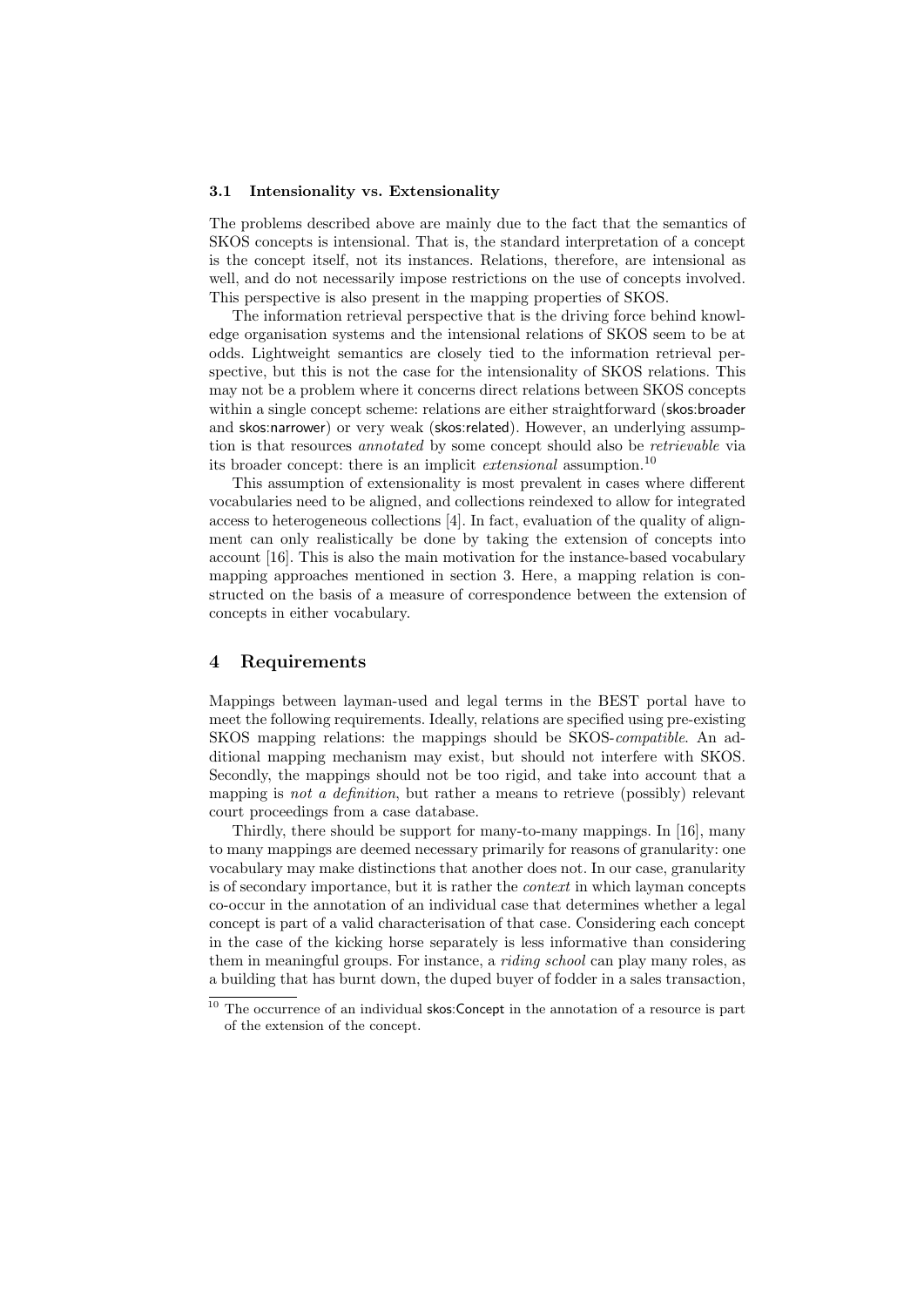the location of a crime, etc. However, in our case, the school is most relevant as the *owner* of an *animal* (the horse) that caused some *damage* (the kick). If the person being kicked is an employee, then it might also be a case of liability for *subordinates*.

Lastly, specifying mappings at this level of specificity is not very flexible, and we should therefore exploit the skos:narrower and skos:broader hierarchy to allow for similar cases to be covered by a single mapping. Section [5](#page-5-0) introduces a framework, or design pattern if you will, for specifying context-aware mappings between two (or more) vocabularies, and specifies means to extend this framework by including more contextual information using OWL 2 role chains.

#### <span id="page-5-0"></span>5 BestMap: Context-Aware Mappings

As has been made clear in the previous sections, mapping relations often rely on intensional semantics, where the applicability of mappings is often existentially defined. In our approach, we exploit the power of OWL 2 DL to define restrictions on the members of sets of annotated resources as intensional descriptions. The BestMap ontology makes explicit the medium  $-$  a resource  $-$  through which a mapping can be specified.<sup>[11](#page-5-1)</sup> To do this, we introduce the property :about and its inverse that allow us to annotate resources with concepts from a SKOS vocabulary:

#### :about ≡ *inv*(:describes)

The :about property relates a :Resource (its domain) with some skos:Concept (its range). The reason for introducing a new relation is that other options, such as *punning* of SKOS concept individuals, or reusing existing vocabulary are limited in the sense that they cannot be subject to OWL 2 class restrictions.

As we are dealing with SKOS vocabularies, it seems useful to integrate SKOS's semantic relations with this approach. There are two issues here. First, simply defining a sub property role chain that reuses :about is not allowed in OWL 2 as it introduces a cycle [\[3\]](#page-9-0). We therefore need to distinguish between *direct* annotations, and *indirect* annotations:

> :d\_about  $\sqsubseteq$  :about  $:d$ <sub>-</sub>describes  $\sqsubset$  :describes :d\_describes  $\equiv inv(\text{:}d\_about)$

Secondly, SKOS makes a distinction between quite a variety of semantic relations. We define sub properties of :about and :describes for each of these, taking into account the direction of the relation. For instance:

> :d\_about  $\mathbf{o}$  skos:broaderTransitive  $\Box$  :bt\_about :d\_about  $\mathbf{o}$  skos:narrowerTransitive  $\sqsubseteq$  :nt\_about

<span id="page-5-1"></span><sup>11</sup> The BestMap ontology is available from [http://www.best-project.nl/owl/](http://www.best-project.nl/owl/bestmap.owl) [bestmap.owl](http://www.best-project.nl/owl/bestmap.owl).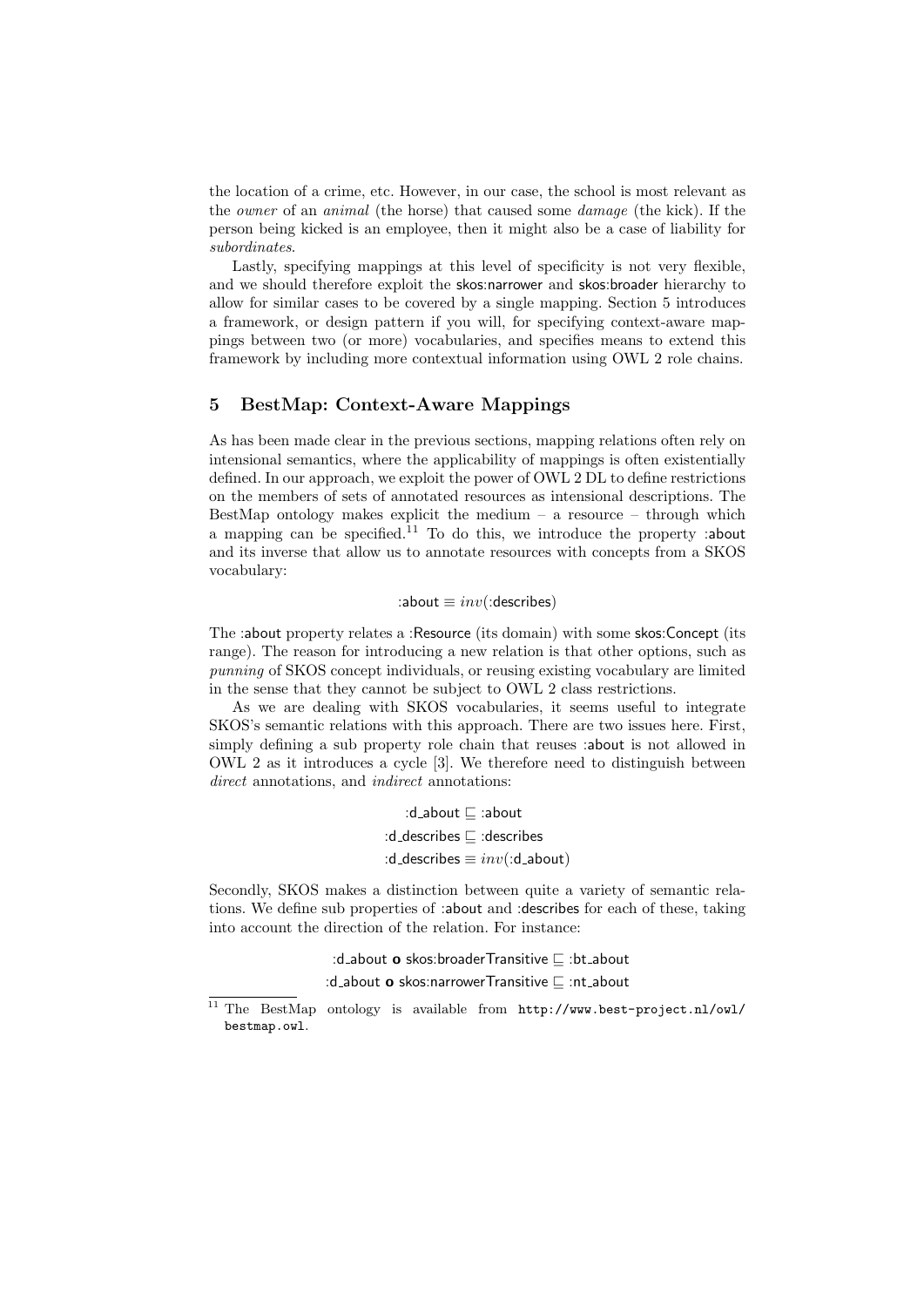The resulting property tree for :about is depicted in [Figure 2.](#page-7-0) We assert inverses and property disjointness where appropriate. Clearly, :bt about and :nt about are disjoint. However, :d\_about is not disjoint with any of the other properties as a resource may be annotated by two concepts that are related via one of the SKOS properties.

The sub properties of :describes are simply defined as the inverse of the corresponding property in the :about hierarchy:

> : $r_$ about  $\equiv inv(:r_$ describes) :bt\_about  $\equiv inv(\text{int\_describes})$

The property assertions allow the inference that any resource directly annotated with a SKOS concept using the :d about property is also annotated by the concepts related to it via standard SKOS relations, coming from any mapped vocabulary. A front-end that uses SPARQL queries to retrieve annotations can readily make use of either :about or its sub properties to take into account the variability in annotation strength.

Note that because these properties are defined using sub property chains, they are not a shorthand for the chain and should never be used directly to annotate resources: the existence of a property assertion does not guarantee the existence of the property chain.<sup>[12](#page-6-0)</sup> OWL 2 does not provide a notion that can be used to preclude assertions using these inferable properties. Furthermore, OWL 2 Full does not allow us to express equivalence between a property and a chain.<sup>[13](#page-6-1)</sup>

#### 5.1 Mapping Classes

It is now straightforward to identify classes of resources by specifying class axioms that restrict the possible values of these mapping properties. A mapping relation is then an OWL class that defines restrictions on these properties, using concepts from two vocabularies. No generic mechanism exists in OWL 2 that allows us to express that the two vocabularies should be distinct. However, it is not too difficult to imagine scenarios where complex relations between concepts from a single vocabulary can be useful.

Since mappings are just OWL classes, we can use any OWL 2 construct of our choosing to define them. Furthermore, mappings can be *directed* in the sense that annotations using concepts from one vocabulary will lead to inferred annotations using concepts of the other vocabulary, but not the other way around.

For instance, in the case of the riding school we can define a mapping that translates from the generic layman vocabulary to the legal tort vocabulary as

<span id="page-6-0"></span><sup>&</sup>lt;sup>12</sup> The same holds for the :about and :describes property, their direct variants should % be used instead.  $$\rm ^{13}$  The  $$\rm ~s$  tructure

<span id="page-6-1"></span>structural specification of OWL 2 [\[17\]](#page-9-14) distinguishes subObjectPropertyExpression from superObjectPropertyExpression, the latter of which cannot contain a propertyExpressionChain. This means we cannot express equivalence between a property and a chain by simply asserting two SubObjectPropertyOf statements with reversed arguments.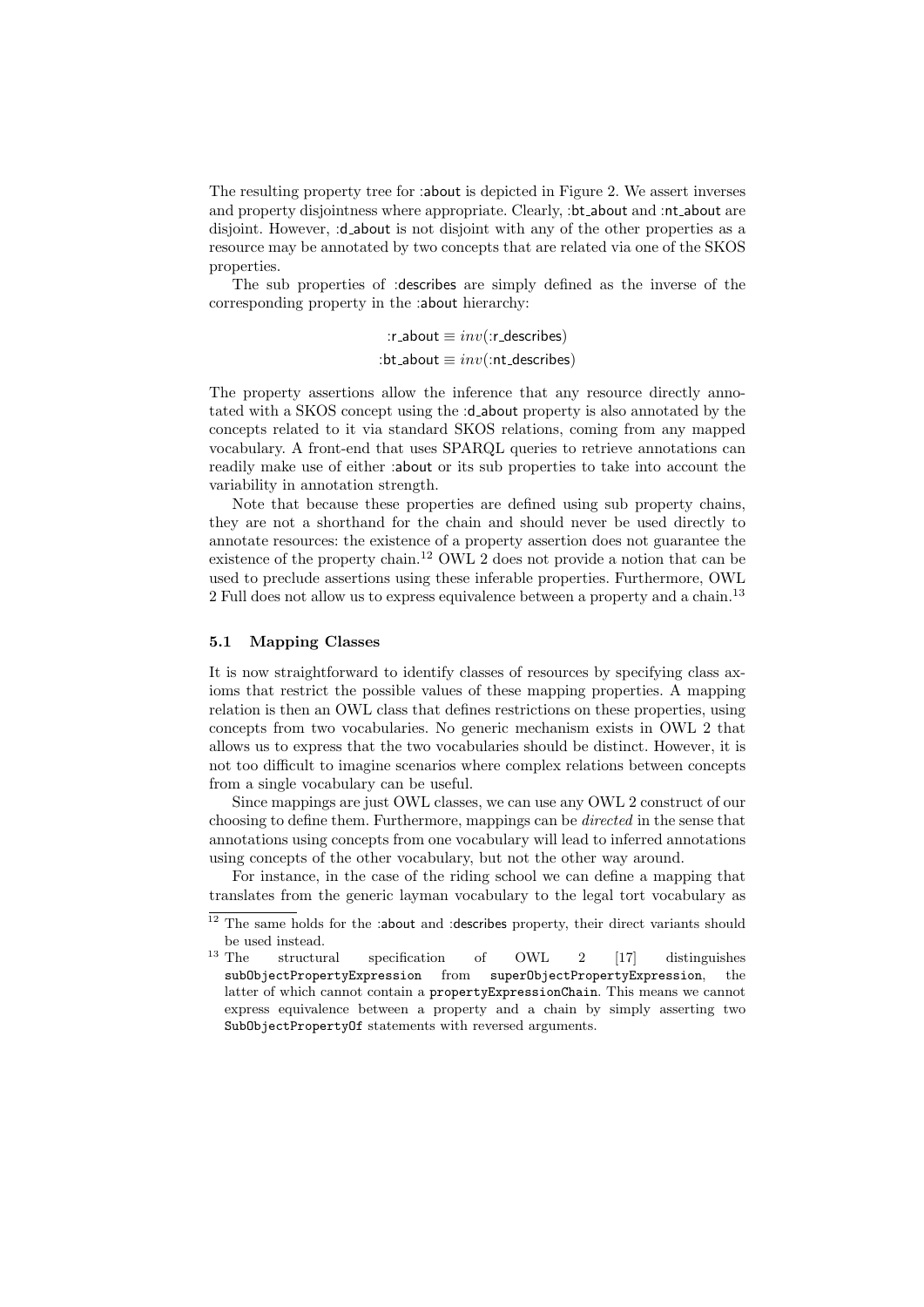

<span id="page-7-0"></span>Fig. 2. Redefinition of SKOS relations using :about.

follows:

ex:AO\_Mapping  $\equiv$  :about **value** *lv:animal*  $\Box$  :about **value** *lv:company*  $\Box$ :about value *lv:dangerous action*  $\subseteq$  :d\_about value  $\mathit{tv:animal} \sqcap$  :d\_about value  $\mathit{tv:animal\_owner} \sqcap$ 

:d about value *tv:damage*

Admittedly, this mapping is quite unrestricted as it triggers even for resources annotated with concepts that only have a skos:related relation with the concepts of the restriction. It is easy to see how the more specific relations of [Figure 2](#page-7-0) can be used in the class axiom to further restrict the applicability of the mapping.

The mapping is *directed* since a resource annotated with the legal concepts of ex:AO Mapping will not be classified as an instance of that class. The direction can be reversed by swapping the subclass and equivalent class restrictions on annotations. Furthermore, two annotations can be defined as equivalent by using only equivalent class restrictions. There is of course no restriction on the use of additional OWL 2 expressions in the class axiom. However, for the mapping it makes no real sense to use a union in the equivalent class restriction: this will not lead to new (known) :d\_about relations between matching resources and concepts. One step further is the possibility to *exclude* resources from a mapping where they are annotated using some concept. This can be done by introducing the complement of a value restriction in the equivalent class axiom of a mapping. However, because of the open world assumption this does not mean that resources that are not annotated will be members of the mapping class: this requires explicit negative property assertions on the :d about property (thankfully available in OWL 2).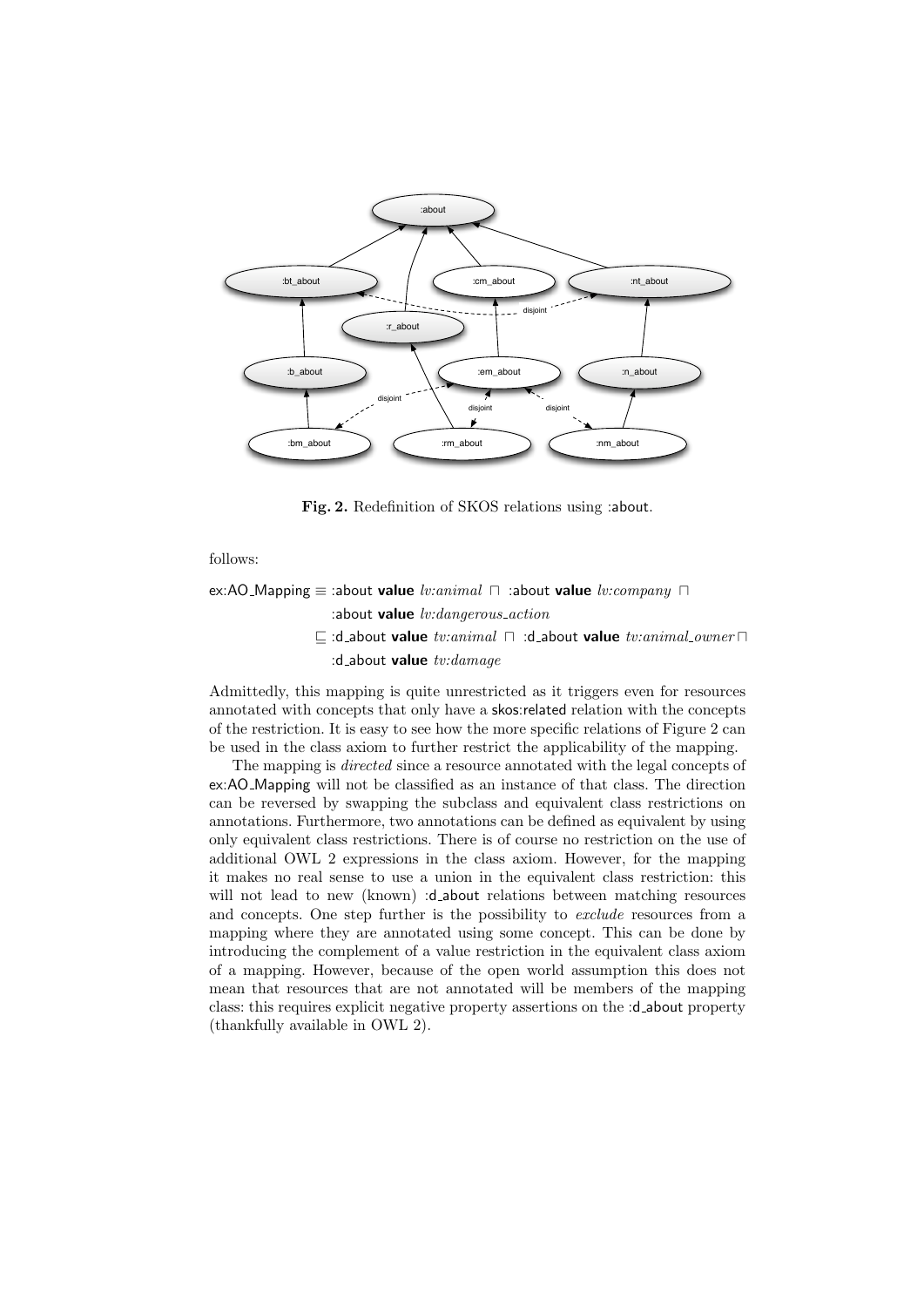#### 6 Discussion

This paper presents the BestMap ontology for specifying context-aware SKOS vocabulary mappings. It introduces the use case that formed the basis of the ontology in [section 2:](#page-1-1) a portal meant to improve access to court proceedings for people without a legal background. This portal relies on a flexible mapping between layman concepts and legal terms. The main requirement for this feature is many to many mappings between these concepts. We investigated the mapping relations provided by SKOS, and discussed several shortcomings [\(section 3\)](#page-3-0). One of these is that in SKOS, mappings between concepts are purely intensional: there is no connection to the resource annotated by the concepts. This seems strange as knowledge organisation systems are primarily targeted to the disclosure of information, and mappings between vocabularies can therefore only be evaluated by reference to the quality of annotations produced by the mapping.

BestMap introduces the :about property to annotate resources. Sub properties of this property are defined as role chains that include SKOS relations. A mapping is a class that uses value restrictions on the :about property or one of its sub properties in an equivalent class axiom to classify resources annotated using the d about property. The result of this classification is that additional annotations are inferred for the resources through value restrictions in a subclass axiom.

The approach presented here allows for many to many mappings between multiple vocabularies and meets the requirements of [section 4.](#page-4-0) It uses many of the new features in OWL 2: property chains, disjoint properties, and negative property assertions. The use of OWL 2 constructs provides a lot of freedom in specifying class restrictions beyond those presented here. For instance, the applicability of some mapping may depend on the applicability of another by a simple subclass relation. As presented here, the approach does not fit any of the OWL 2 profiles, but it is worth investigating whether the approach can be meaningfully supported by one of them [\[3\]](#page-9-0). With a mapping ontology in place, we can start the definition of mappings between layman concepts and legal tort concepts. It would be interesting to see whether the assumption that such mappings can improve accessibility holds, and especially what the effect of an additional step is on precision and recall.

#### Acknowledgements

The BEST project is funded under grant number 634.000.436 by the Netherlands Organisation for Scientific Research (NWO). See <http://www.best-project.nl> for more information.

### References

- <span id="page-8-0"></span>1. McCulloch, E., Macgregor, G.: Analysis of equivalence mapping for terminology services. Journal of Information Science 34(1) (2008) 70–92
- <span id="page-8-1"></span>2. Miles, A., Bechhofer, S.: SKOS simple knowledge organization system reference. Technical report, W3C (2009)